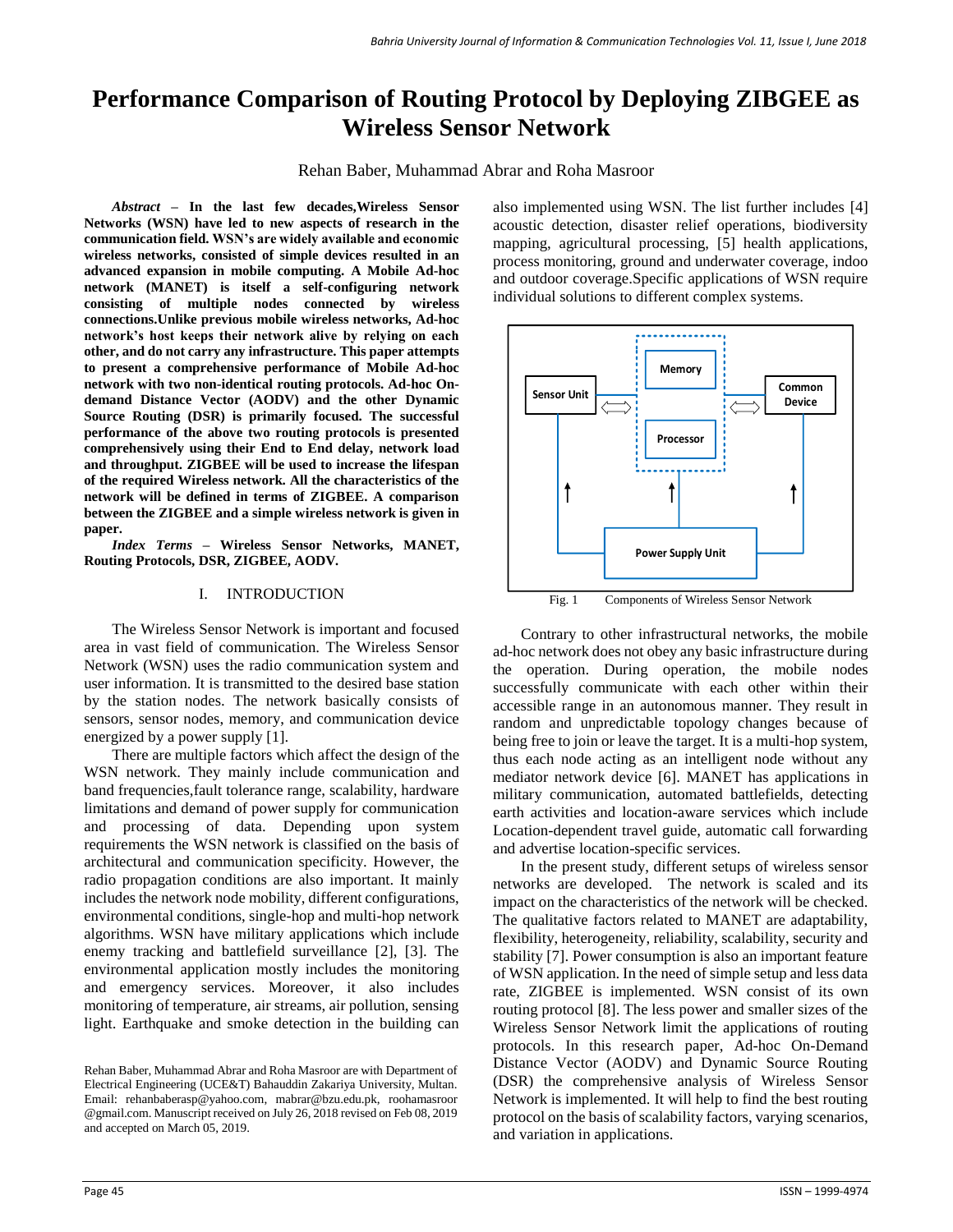#### II. ZIGBEE TECHNOLOGY

ZIGBEE Technology is the widely used Wireless Sensor Network. It carries lower dissipation of power; lower data rate for communication, characteristics of short time delay, low cost is easily deployed with robust security. "ZIGBEE" is derived from the pattern of honey bees moving within the flowers. It represents a complete mesh network between nodes in a system. ZIGBEE has been the communication protocol of advanced level that is successfully used in Personal Area Network (PAN) i.e. specifically digital radio connections between the computers and other related devices in the system [9]. The power used by ZIGBEE is as small as 1mW and provides a 150-meter range by using direct sequence spread spectrum(DSSS) [10]. It leads to a very big network by connecting more than 65,000 nodes in a big network. The ZIGBEE application profiles include home automation, telecommunication applications, ZIGBEE smart energy and personal home.

ZIGBEE devices can be classified as logical and physical. The former consists of a coordinator router and the end device, whereas later contains the full function device and the reduced function device. ZIGBEE is based on IEEE standard 802.15.4, easy to be connected as it is an open system connection (OSI). Fig. 2 represents the ZIGBEE protocol Stack. Physical layer controls and communicates directly to the radio transceiver, being closest to the hardware. MAC layer provides two services to be performed. First is the MAC managed service and secondly, MAC data service. The network layer is responsible for the formation of network and routing. Application layer hosts the application objects being higher protocol layer [11].

ZIGBEE network can be connected in different topologies: Star topology consisting one coordinator and multiple or single end devices. Cluster tree topology is same as that of Star topology except that other nodes can also connect with each other. In a Mesh topology, all the nodes can connect with each other in their ranges ZIGEE networks use three different types of devices.



Fig. 2 ZIGBEE Wireless Network Layers

The network coordinator, Full Function Device (FFD) and the Reduced Function Device (RFD).The first maintains the overall knowledge of the network. It requires the most memory. It is the most sophisticated of all requiring the maximum computing power. FFD supports all the features and functions of 802.15.4. The RFD performs limited functionalities as specified by the standard. It is generally used in the network-edge devices. All these devices carry 64-bit IEEE addresses. Shorter addresses can be enabled to reduce the work or size in two address modes- Per-to-peer and star [12].

A comparative study of wireless protocols with ZIGBEE [13] is represented in Table I.

## III. REACTIVE ROUTING PROTOCOLS

In the case of reactive routing protocols, the protocol searches the route on-demand. During the communication dismal the reactive protocols lack the routing activities in the networks. Les overhead is normally used to maintain the unused route. It makes the connection when the node wants to send or receive the data packets. Initially, it will result in more time delay. There are two defined types of Reactive protocols: hop-by-hop routing and source routing. They mainly include Routing discovery and Route Maintenance. Source rote on-demand protocols carry the complete source to the designated address while forwarding the data packets; every intermediate node evaluates the complete information present in the header. To maintain the evaluated routing data the intermediate nodes are not essentially required for each active rote These routers are easily adaptable to changing environment as fresher topology information is there to update the routing table of each node. The data packets are transmitted over better routes dynamically in the MANET's.[14]. Dynamic Source Routing (DSR) and Adhoc On-Demand Distance Vector (AODV) have been discussed under this category.

TABLE I COMPARISON OF THE WIFI, BLUETOOTH AND ZIGBEE PROTOCOLS

| <b>Standard</b>  | <b>Band-</b><br>width | <b>Nominal</b><br>range | <b>Nominal</b><br>ТX<br>Power | Proto-col<br><b>Size</b> |
|------------------|-----------------------|-------------------------|-------------------------------|--------------------------|
| Wi-Fi            | 54Mbps                | $100 \text{ m}$         | $15 - 20$<br>dBm              | $100+$<br><b>Kbps</b>    |
| <b>Bluetooth</b> | 1Mbps                 | 10 <sub>m</sub>         | $0 - 10$<br>dBm               | $-100+$<br><b>Kbps</b>   |
| ZigBee           | 250kbps               | $10-100m$               | $(-25)-0$<br>dBm              | $4^{32}$ Kbps            |

AODV protocol can adapt rapidly in the dynamic network with the smallest management and minimum overhead. It is known to be a unicast reactive protocol. It shows that routes will only be established when required. Ad-hoc On-Demand Distance Vector implies a broadcast discovery mechanism. It depends upon dynamically developed routing table entries. In AODV, the information regarding active routes are stored by all the nodes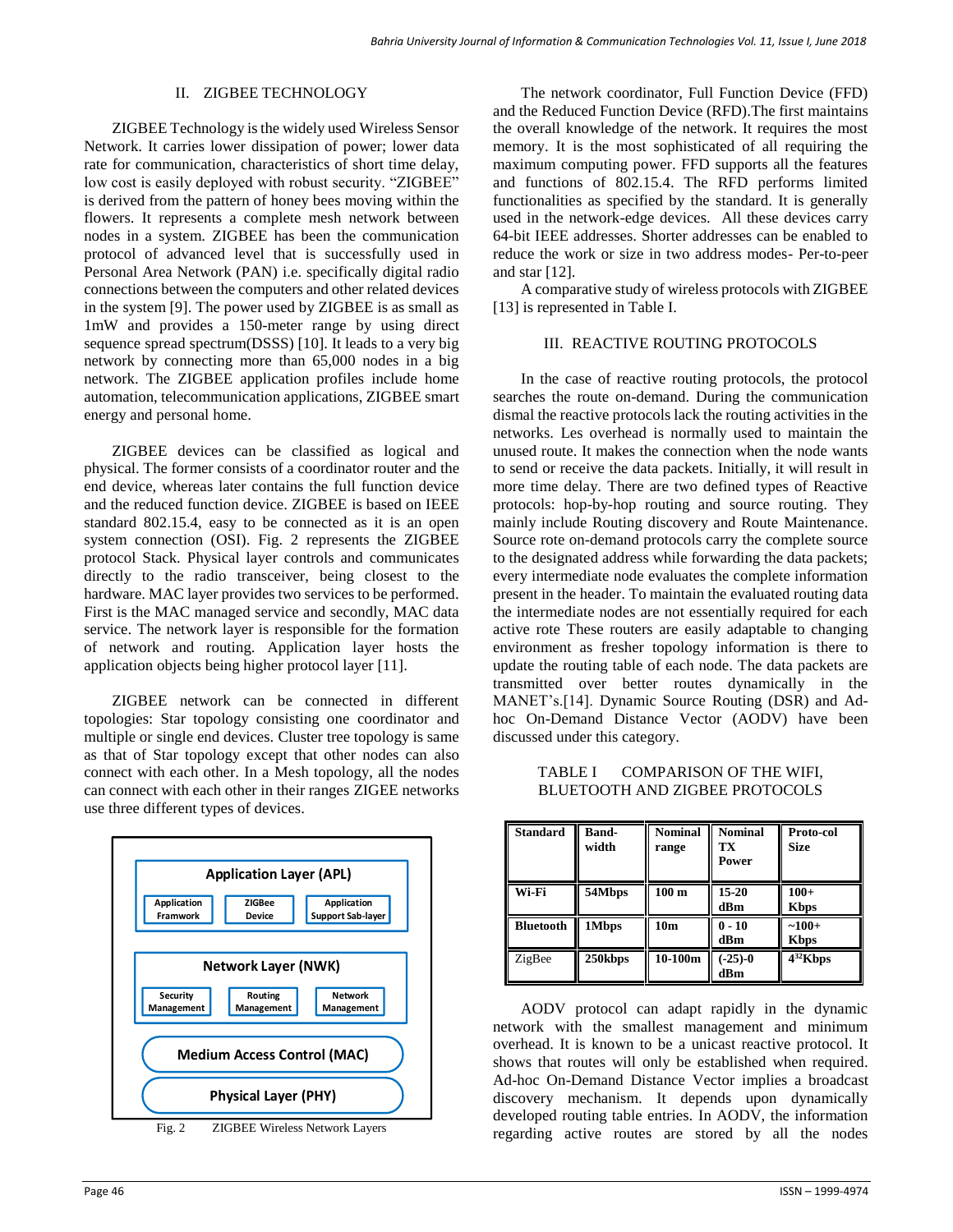maintaining a routing table. The stored information contains the destination, number of hops, next hop, the sequence number of destinations, the expiration time for a route table entry and neighbors for a route. It performs local connectivity management, path maintenance, route table management and route discovery. Local connectivity is managed as follows: Nodes send or receive broadcast packets to or from their neighbors. Receiving a broadcast packet from a new neighbor or not receiving a broadcast packet from the already existing node helps to sense the local connectivity. Path maintenance is performed by sending the special ERROR message in case of an unreachable node. In the case, the source node again starts the path discovery. Path discovery is initiated by the RREQ route request packet. On receiving RREQ, a node sends RREP in return carrying the information. A sequence number is attached with RREQ's and RREP's to prevent the existence of looping in the distance vector routing. The recently updated routing information and the highest sequence number will be utilized as the sequence number. If any of the two routes have the same sequence number, then the one with a shorter route will be utilized. [15], [16].

Dynamic Source Routing (DSR) is a source routing protocol in which Route Request is created by the first node and the data is sent to the desired destination. It generates Route Reply message back to the initial source node. In case of any error during the transmission of data, a Route Error (RERR) is generated at the instant and sent to the route. It is specially designed for mobile multi-hop wireless ad-hoc networks. In case of DSR, the network does not require any particular network administration or infrastructure. It is completely self-configuring and self-establishing. Communication over multiple hops is allowed by the network nodes to forward the data packets for each other between the nodes and not only within the wireless transmission range. DSR automatically maintains and determines the DSR routing protocol in any case such as any node joins or leaves the network and in any wireless transmission cases such as if the source of the interference is changed. As a result, the network topology is rapid and rich in spite of the number of intermediate hops reaching any address can be changed at any instant. In case of DSR protocol, the nodes dynamically discover a source route across any network hop to any destination of the ad hoc network. Each data packet carries the complete periodic list of the nodes through which the data packets will pass. It allows the loop-free routing and there is no need for updated routing information between the intermediate nodes. This source route is present in each data packet's header. This routing information can be used by other nodes, overhearing or forwarding any of these packets in future. [17].

A technique introduced to evaluate the effect of ambient load noise and also the path loss for the received signal strength at the mobile node of ad hoc network has been calculated [18] by the given equations

$$
A_n = RW * K \tag{1}
$$

Where, An is the ambient noise, RW represents the receiving bandwidth and K is the constant called ambient noise level, given as 1e-26. The path loss model was represented as

$$
PL = \frac{\lambda^2}{\left(\frac{4}{\Omega D}\right)^2} \tag{2}
$$

Where PL is the path loss, Lambda is the wavelength and D represents the propagation distance.

It has compared the performance of AODV and DSR on the optimized simulator, OPNET. The results have shown that by changing the mobility model and power control mechanism the performance of both the routing protocols can be drastically changed.

## IV. SIMULATIONS AND RESULTS

As simulation software, we used OPNET modeler simulation. It is so far the best simulator designed for communication systems, simulating the protocols and new technology networks. It helped to completely analyze the desired performance management of the network. Network performance tells the quality of service of the network seen by the customer. Different ways are opted to measure the performance of the network depending upon the nature and design of the network. The proposed network is modeled and simulated to observe the characteristics at different conditions. Network simulations have been performed for variable node density with 10, 15 and 20 nodes. The End to End delay, throughput and the network load of the mentioned protocols have been analyzed for the 10, 15 and 20 nodes for 3700 seconds. Throughput and end to end delay are the two most important features to measure the performance of the wireless networks. Throughput represents the number of messages per unit of time represented as

$$
Throughput = \frac{Number of Packets Sent}{Time Taken} \qquad (3)
$$

Throughput highly depends on the bandwidth of the network, the signal to noise ratio and some of the hardware limitations. End to End delay also known as one-way delay represents the time of the delivery of the packet from source to destination across the network. The formula for evaluation is

End to End Delay = 
$$
\frac{1}{N} \sum_{n=1}^{N} (R_n - S_n)
$$
 (4)

Where,

 $S_n$  is the time at which n<sup>th</sup> data packet is sent,  $R_n$  is the time at which  $n<sup>th</sup>$  data packet is received and N is the num. of data packets received.

The End to End delay is mostly used as the average. It is represented as

Average End to End Delay = 
$$
\frac{\text{Total E2ED}}{\text{Number of Packets Sent}}
$$
 (5)

Where, E2ED= End to End delay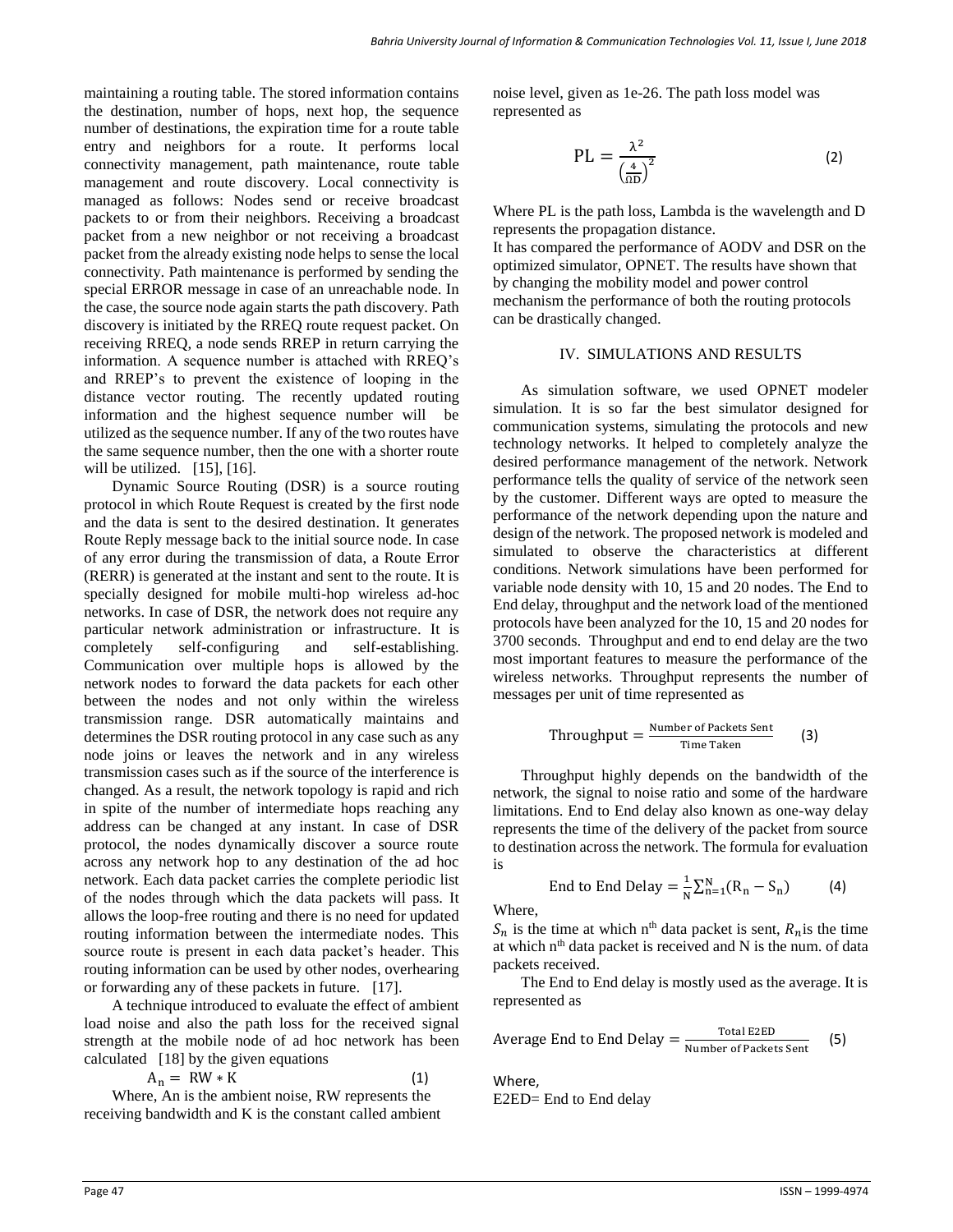The desired high throughput and low end to end delay are mainly difficult to achieve in the network. It is also good to maintain the delay under a certain threshold to achieve the required application. Both the protocols AODV and DSR successfully applied to the networks. The outputs showing the throughput, end to end delay and network load are illustrated.



Fig. 3 Features of AODV deploying 10 Nodes.

It is observed in Fig. 3-5 that by increasing the number of successive nodes, an increase in the Throughput and End to End delay is observed in the response of AODV protocol. In this case the throughput is near 300 Kbps for 10 nodes and then increases to almost 250 Kbps and 350 Kbps for 15 and 20 nodes. The delay is 0.005sec for 10 nodes and then increases to almost 0.0025sec and 0.004sec for relative 15 and 20 nodes. It shows that by increasing the number of successive nodes in the network, the average data transmission increases between the source and destination per unit time. However, by increasing the number of successive nodes the delay also increases.







The same networks have been shown for the DSR routing protocol. It is observed in Fig.6-8 that by increasing the number of successive nodes, similar to that of AODV, an increase in the End to End as well as Throughput delay is observed in the response of DSR protocol. In this case the throughput is near 60 Kbps for 10 nodes and then increases to almost 250 Kbps and 450 Kbps for 15 and 20 nodes. The delay is 0.001sec for 10 nodes and then increases to almost 0.005sec and 0.015sec for 15 and 20 nodes. Again, the successive data packet rate has been increased by the increased number of nodes, but the delay also tends to increase.

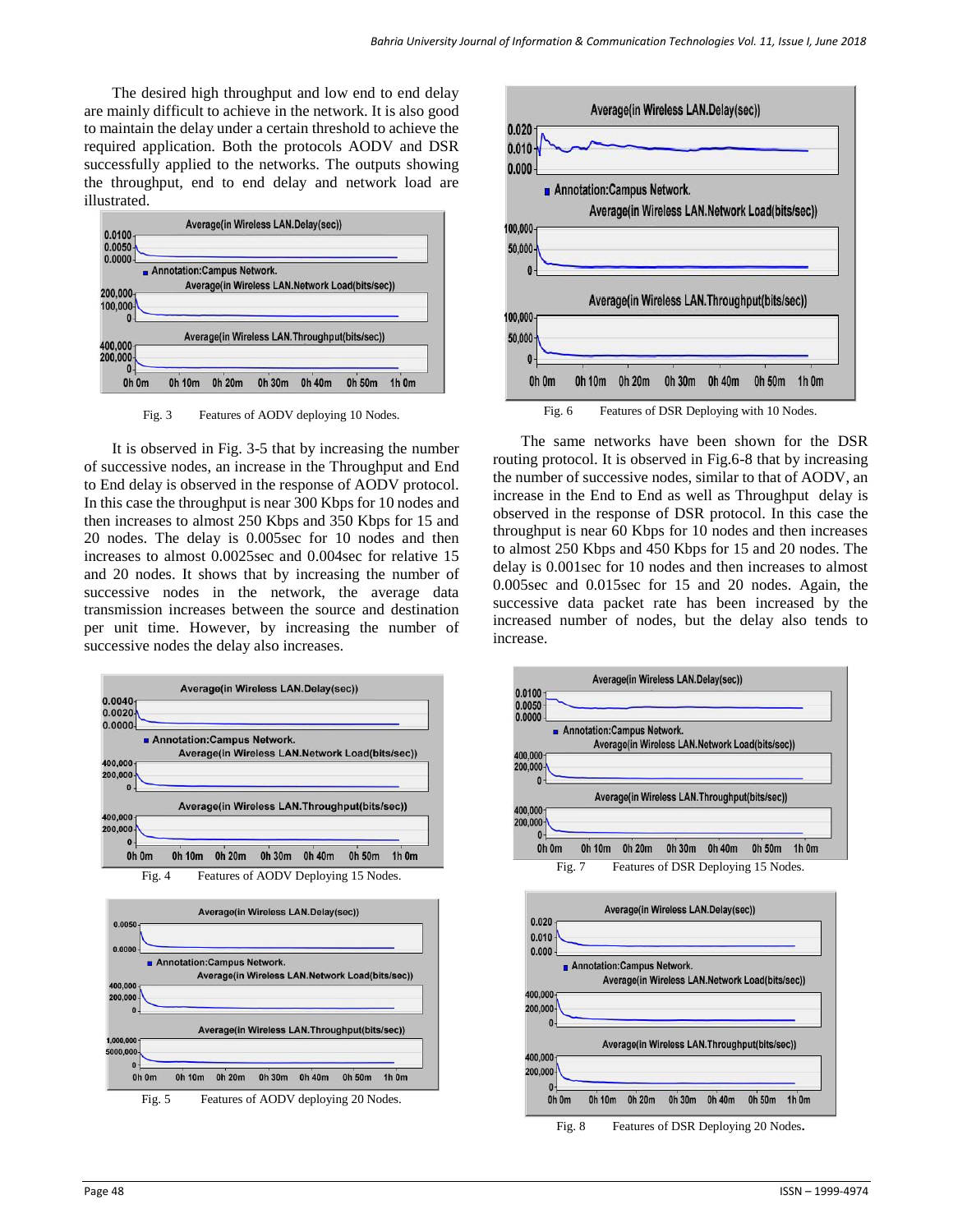In the present research study, 4 modules of ZIGBEE are simulated using OPNET.



Fig. 9 Response Curve Network Throughput Of ZIGBEE

From the above Fig. 10, it is observed that the End to End is great for ZIGBEE nodes. The delay is started at 0.060 seconds and at 0.070 seconds it becomes saturated. However, in case of WSN nodes, the delay is not expected even before 0.200seconds. Thus, it can also be easily observed the throughput value of WSN network is higher than the ZIGBEE.





The results obtained above are represented in Table II showing the Throughput and End to End delay.

# *A. Throughput:*

It can be clearly seen from the figures representing Throughput vs. a different number of nodes. AODV has a higher throughput during the time of simulation. It also shoots by increasing the number of the nodes from 10, 15 to 20.

# B. *End to End Delay*:

It can also be seen that End to End delay also increases by increasing the number of the nodes. End to End delay for the DSR is observed to be larger than the AODV; which shows AODV have the lowest delay and performs better.

| No. of<br><b>Nodes</b> | <b>Observed</b><br><b>Parameters</b> | <b>AODV</b>      | DSR            |
|------------------------|--------------------------------------|------------------|----------------|
|                        | End-2-End Delay                      | $0.005$ Sec.     | $0.01$ Sec.    |
| 10                     | Throughput                           | $\sim$ 300 Kbps. | $~50$ Kbps.    |
|                        | End-2-End Delay                      | 0.0025 Sec.      | $0.005$ Sec.   |
| 15                     | Throughput                           | $\sim$ 320 Kbps. | $\sim$ 250Kbps |
| 20                     | End-2-End Delay                      | $0.004$ Sec.     | 0.015 Sec.     |
|                        | Throughput                           | $\sim$ 350 Kbps. | $~150$ Kbps    |

TABLE II. END TO END DELAY AND THROUGHPUT VALUES OF AODV AND DSR AT 10, 15 AND 20 NODES.

# V. CONCLUSIONS

In this research work, OPNET was used to make a desired network of nodes. This is known as a wireless sensor network. The application of WSN is used for area monitoring, relief operations, and healthcare monitoring. The two enlisted routing protocols AODV and DSR are compared. End to End delay and throughput values of both the routing protocols are considered. The increase in the size of the wireless network in case of AODV resulted in a decrease of an End to End delay and increase in throughput value. The throughput value in case of AODV is more consistent. However, in case of DSR End to End delay has more consistency. The performance evaluation of wireless sensor network will be exploreded by fire researchers. The routing protocols such as TORA and OSLR should also be evaluated. In this research work, a network with eight ZIGBEE nodes, consisting four routers, linked with one coordinator were successfully considered. The throughput values are greater and the data rate is less in case of ZIGBEE. For the best evaluation of ZIGBEE; different scenarios will be considered.

#### **REFERENCES**

- [1] M. A. M. Vieira, et al., "Survey on wireless sensor network devices," IEEE Conference on Emerging Technologies and Factory Automation, 2003. Proceedings. ETFA'03., 2003, pp. 537-544.
- [2] C. Meesookho, et al., "Collaborative classification applications in sensor networks," in Sensor Array and Multichannel Signal Processing Workshop Proceedings, 2002, pp. 370-374.
- [3] M. P. Đurišić, et al., "A survey of military applications of wireless sensor networks," in Mediterranean Conference on Embedded Computing (MECO), 2012, pp. 196-199.
- [4] G. Dang and X. Cheng, "Application of wireless sensor network in monitoring system based on Zigbee," in IEEE Workshop on Advanced Research and Technology in Industry Applications (WARTIA), 2014, pp. 181-183.
- [5] S. Rajba, et al., "Wireless sensor networks in application to patients health monitoring," in IEEE Symposium on Computational Intelligence in Healthcare and e-health (CICARE), 2013, pp. 94-98.

#### Page 49 ISSN – 1999-4974